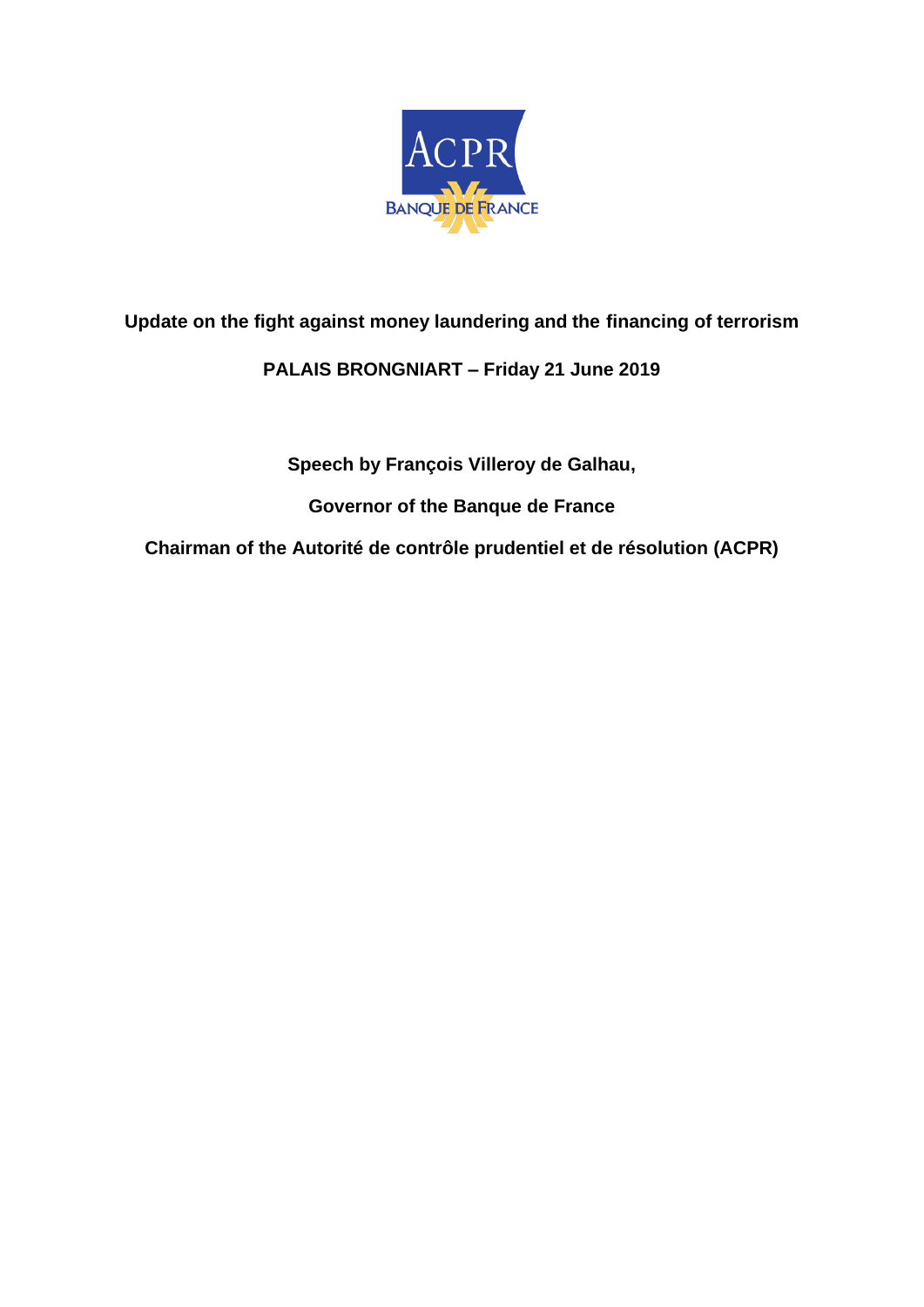Ladies and gentlemen,

Together with Bernard Delas, I would like to welcome you to this conference organised by the Autorité de contrôle prudentiel et de résolution (ACPR) on two key subjects: the morning will be devoted to the fight against money laundering and the financing of terrorism (AML/CFT), and the afternoon to new risks and regulatory changes in the insurance industry.

Preventing risks of money laundering and terrorism mobilises an increasing share of our resources. Indeed, recent events - be it the heightened threats of terrorism since 2015 or money laundering in banks in other European countries – have clearly shown that none of us can ignore these risks. They can disrupt our democracies, and more directly undermine confidence in the financial system and its stability. These battles against money laundering and the financing of terrorism are led within a wider community of which the main public players are present today; as such, I would like to welcome Didier Banquy, Chairman of the Anti-Money Laundering and Counter-Terrorist Financing Advisory Board, and Bruno Dalles, Director of TRACFIN.

However, ensuring the effectiveness of the AML/CFT framework also requires the unwavering mobilisation of financial bodies: the ACPR places constant demands on them at the national level (I). I will then address our ambition to strengthen the European framework for AML/CFT (II).

## **I. Significant progress has been accomplished under the aegis of the ACPR**

\*\*\*

French financial institutions have been strongly mobilised in the area AML/CFT, and I would like to commend them for that. The analysis of the "anti-money laundering questionnaires" sent to the ACPR shows a significant improvement in the level of compliance of their AML/CFT framework. In addition, financial institutions are more responsive in reporting suspicious transactions since banking institutions' average time for submitting reports fell from 97 to 68 days between 2016 and 2017.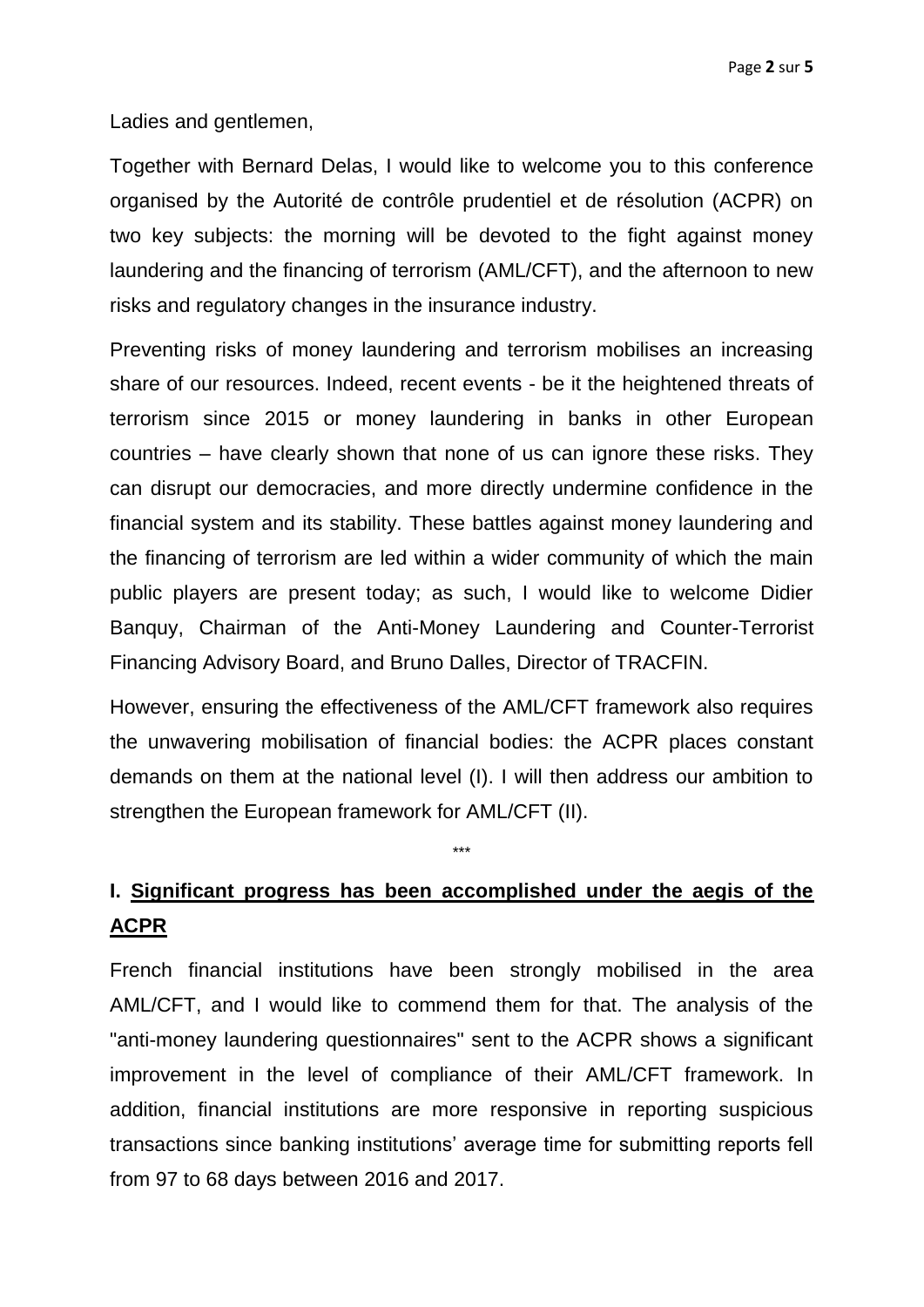The ACPR is recognised as being a demanding supervisor. Financial bodies are subject to strict controls according to the risk profile of each entity. Thus, in 2018 alone, the ACPR carried out nearly 1,300 off-site inspections and 29 on-site inspections (**Slide 1**). The inspections carried out in 2018 resulted in the issuance of eight formal notices and nine disciplinary sanctions, marked, this year again, by the strengthening of the dissuasive nature of the pecuniary sanctions.

However, the inspections and sanctions are not enough on their own. The ACPR has therefore been striving to enrich its action through preventive support and awareness-raising measures. This conference is a concrete illustration of this endeavour. In close consultation with professionals, the ACPR has, in recent months, published or updated, together with the General Directorate of the Treasury and Tracfin, seven sectoral guidelines or application principles intended to facilitate the implementation of the regulations by financial institutions. Still, we must go even further. The use of artificial intelligence techniques to enhance AML/CFT and asset freeze supervisory tools has led to the organisation of joint workshops with voluntary institutions, the results of which will be published by the end of this year.

This work with supervised institutions is all the more necessary as efforts to strengthen the AML/CFT frameworks must be pursued. The shifting and multifaceted nature of the ML-FT risk calls for the continued full mobilisation of financial institutions. Several avenues are at the heart of our action and in particular:

1 / The steering of the AML/CFT framework of all groups with a particular focus on entities located in third countries.

2 / Compliance with asset freezing obligations, which remains an inspection priority in 2019.

3 / Finally, crypto asset providers, whose supervision of the AML/CFT framework has just been entrusted to the ACPR and the Autorité des Marchés Financiers by the PACTE law. I stress in this connection that we have, with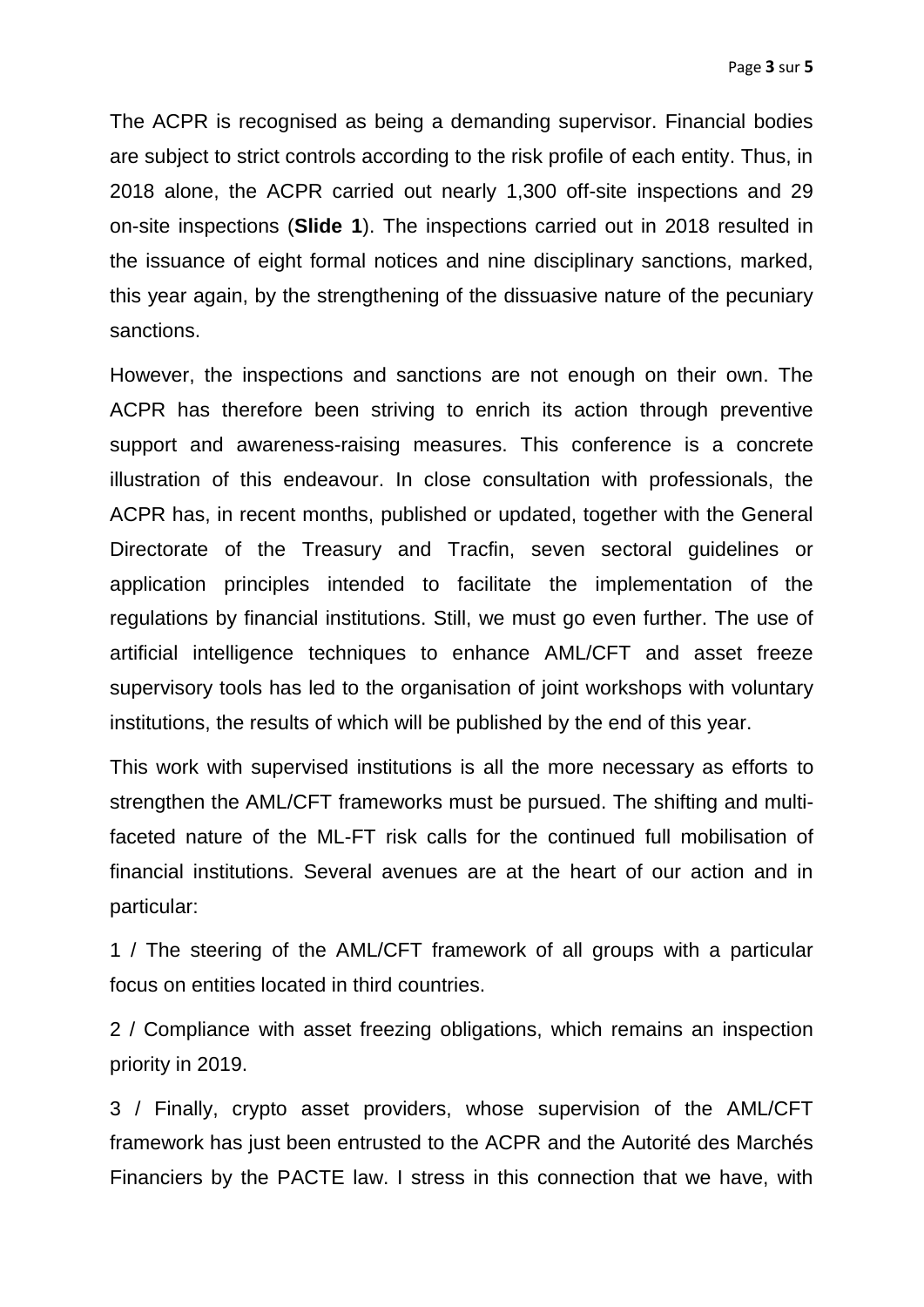Bruno Le Maire and on behalf of the French Presidency of the G7, just decided to set up a task force on stable coins projects: "libra", which has been much talked about these days, but not only. Indeed, the term "stable" will have to be qualified: stable against what (if it is a basket of currencies, which basket?); and stable to what extent (fixed, or partially flexible?). Led by Benoit Coeuré together with representatives of central banks, it will in the coming months examine the anti-money laundering requirements, but also those of consumer protection, and operational resilience, and any issues relating to monetary policy transmission. We wish to achieve a balance between openness to innovation and firmness over regulation: it is in everyone's interest. At the same time, we must improve the efficiency of existing cross-border payment systems: the Banque de France is actively promoting a European strategy in this area.

**II. The European supervisory framework needs to be strengthened** Recent and resounding counter-examples in other European countries have shown the need to strengthen the European supervisory mechanism. We must therefore aim to achieve effective supervision in **all** EU Member States, without exception, because the AML/CFT framework is a chain whose strength depends on each link.

In the short term, and most compellingly, we need to foster synergies between prudential supervision and ML-FT risk supervision. The ACPR, whose organisation is based on the broad adaptability of its supervisors in terms both of prudential risk and ML-FT risk, is working daily towards this convergence under the Single Supervisory Mechanism of the ECB and the exchange of information agreement signed last January. In addition, the ACPR is actively involved in finalising the European guidelines on AML/CFT supervisory colleges that will foster cooperation with prudential supervisors. Still, we need to go further in the harmonisation of our prudential supervisory practices that must further integrate the risk of ML-FT. It is the ambition of CRD V that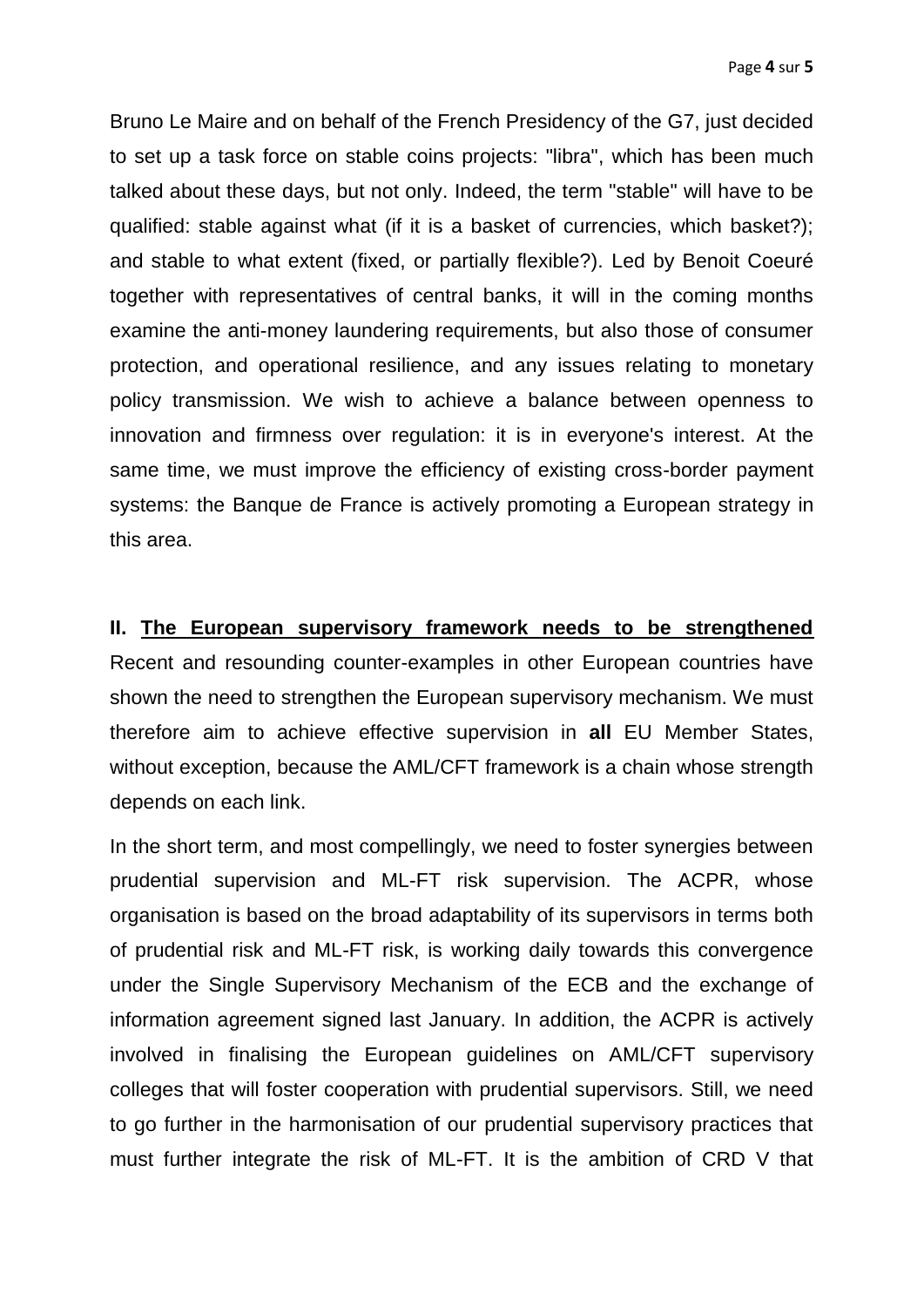strengthens requirements in this area. In this regard, I welcome the strong international and European commitment of Edouard Fernandez-Bollo, who chairs the Basel Committee's AML/CFT working groups, and that of the EBA, the European Banking Authority, which relocated to Paris at the beginning of this month.

Because, and in a more structural manner, improving governance in the area of AML/CFT requires strengthening the role of the European Banking Authority. I would like to welcome to this conference Piers Haben, Director at the EBA. Everyone knows that France would have liked the reform of the European Supervisory Authorities to go further, but let us see the glass as half full, with increased powers for the EBA in this area. Exchanges of information have been reinforced thanks, in particular, to the setting-up of a European database listing the main weaknesses observed in financial institutions in the area of AML/CFT. On the basis of these elements, the EBA may, for example, urge the relevant AML/CFT authorities to carry out further investigations or to consider taking corrective action. The EBA can rely on the ACPR to get involved at the European collective level and participate in the implementation of the action plan entrusted to the EBA by the Council.

However, I think we need to be more ambitious and build a strong network of European AML/CFT supervisors bringing together the EBA and national supervisors. In this context, the network led by the EBA should have the capacity and the human resources, in the most serious cases, to carry out joint emergency actions or to temporarily replace a national supervisor in the countries or sectors the most exposed to ML-FT risks, which would thereby be subject to greater vigilance.

In our opinion, this solution is more effective and faster than the creation of a new single European agency in charge of AML/CFT. Pragmatism involves building on existing achievements: the fight against money laundering and the financing of terrorism is part of an institutional and legal framework marked by